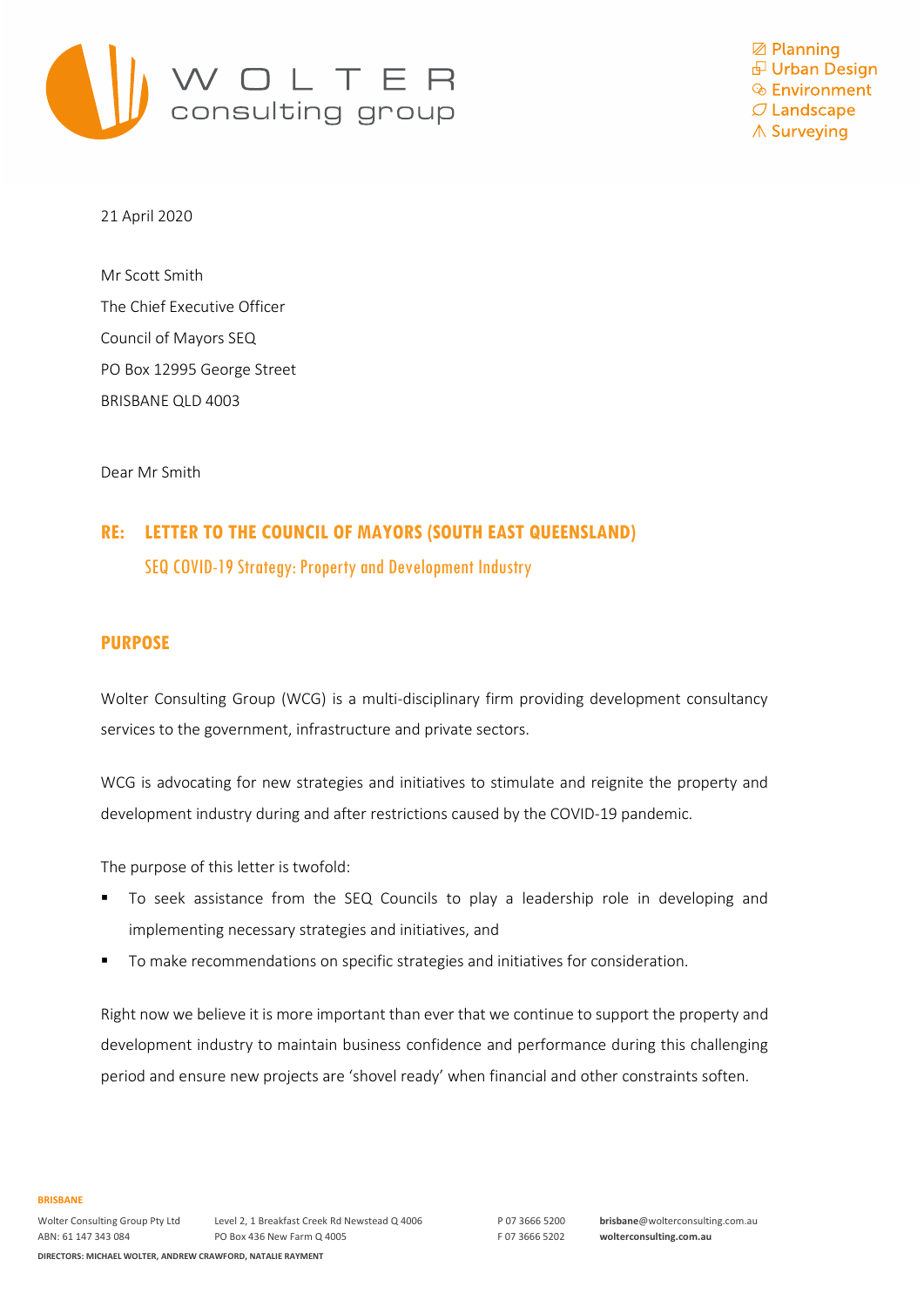### **PROPERTY AND DEVELOPMENT INDUSTRY PERSPECTIVE**

The Australian Property Industry creates jobs for more than 1.4 million Australians and is the country's biggest employer. The industry makes a vital contribution to jobs and communities and supports many workers who cannot 'work from home'. Already we have seen a significant increase in job losses within the industry, and if we cannot continue to support this industry many more South East Queenslanders will lose their jobs.

In the 12 months following the Royal Commission into Banking and Financial Services, the industry saw improvements and was anticipating and ready for a strong 2020. Whilst the true impact of COVID-19 restrictions is yet to be realised, the development industry continues to push forward with a positive attitude toward growth. A primary reason that the industry continues to operate with reasonable functionality is that construction sites are remaining open as they are made 'essential' through job creation both directly on construction sites and indirectly through multiple sectors.

Looking forward, however, the pipeline of new project work is slowing. This is evident even in the limited period since early phase restrictions were introduced. Industry confidence is waning, there are significant financing challenges and projects due to commence are flagged to be 'mothballed'. Immediate action is required to respond to this emerging trend before the overall economic slowdown directly impacts the property industry more broadly.

### **COUNCIL OF MAYORS (SEQ)**

The Council of Mayors (SEQ) represent the interests of one of the nation's fastest growing regions, including the one in seven Australians who call SEQ home. The membership of the Council of Mayors, which includes five out of the ten largest Councils in Australia, is well placed in terms of organisational capability and resources to support the property and development industry.

The Council of Mayors SEQ COVID-19 Relief Portal is a welcomed initiative which consolidates the range of relief measures and economic stimulus packages being advanced by SEQ Councils. These various strategies are welcomed and will predominantly provide important economic relief to residents and small business.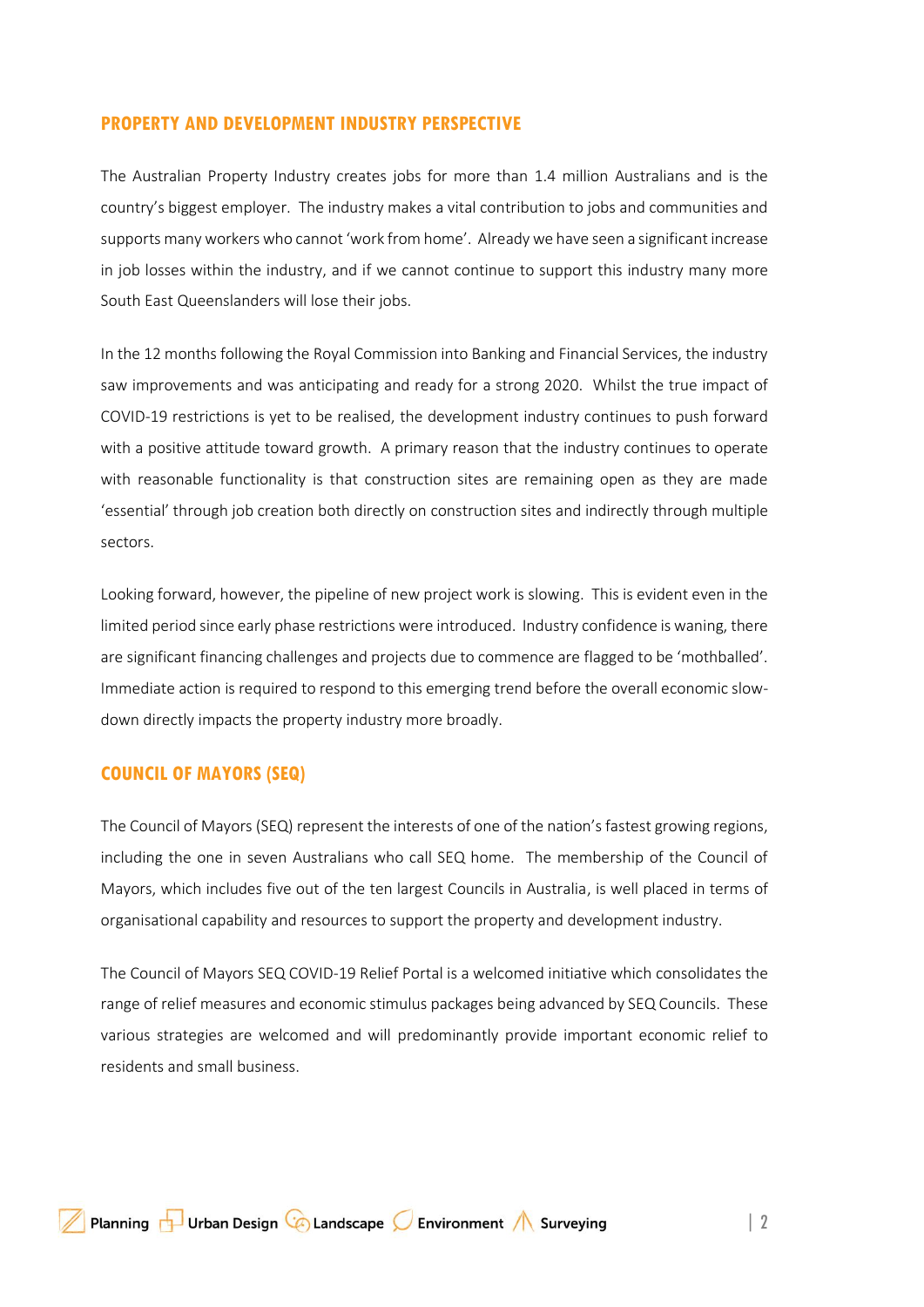The initiative by Sunshine Coast Regional Council to enable deferral of development infrastructure charges up to three years with no interest payment in the first 12 months is an excellent example of how Councils can directly support the property and development industry. We believe there is considerable capacity for SEQ Councils to all introduce this, and additional financial and nonfinancial initiatives, to further support the industry.

### **STRATEGIES TO SUPPORT THE PROPERTY AND DEVELOPMENT INDUSTRY**

We have formulated a range of recommended Government led strategies and initiatives aimed at supporting the property and development industry, and stimulating construction during these challenging economic conditions. These are summarised below, and further detail is provided in the attachment to this letter.

These strategies have been developed through discussion with our clients and industry colleagues. In particular, private sector development based clients have first-hand experience of the impacts of a development and construction industry slow-down, and are well placed to provide realistic and beneficial ideas and solutions. In addition, whilst motivated by a different set of circumstances, learnings from the Global Financial Crisis (GFC) tell us which initiatives were effective in supporting the industry and stimulating development during this period.

The following strategies are many and varied; some are quite straightforward, whilst others require a commitment to thinking outside the box and changing the way we do things. We encourage your genuine consideration to these recommendations, and your promotion of these initiatives across the SEQ Councils.

### Strategies to Facilitate Project Completion and Close Out

- Provide additional resources to prioritise plan sealing processes to ensure contractual deadlines are met and sales contracts are settled.
- Simplify and fast track bonding / securities and streamline delegations and approval processes.

#### Strategies to Stimulate Project Construction

- Delay the timing for payment of infrastructure charges to align with settlements or at a nominated time period after titles are obtained or a project is completed (Sunshine Coast Regional Council has shown leadership in this initiative).
- Provide rebates for infrastructure charges where project construction is commenced within a designated time period.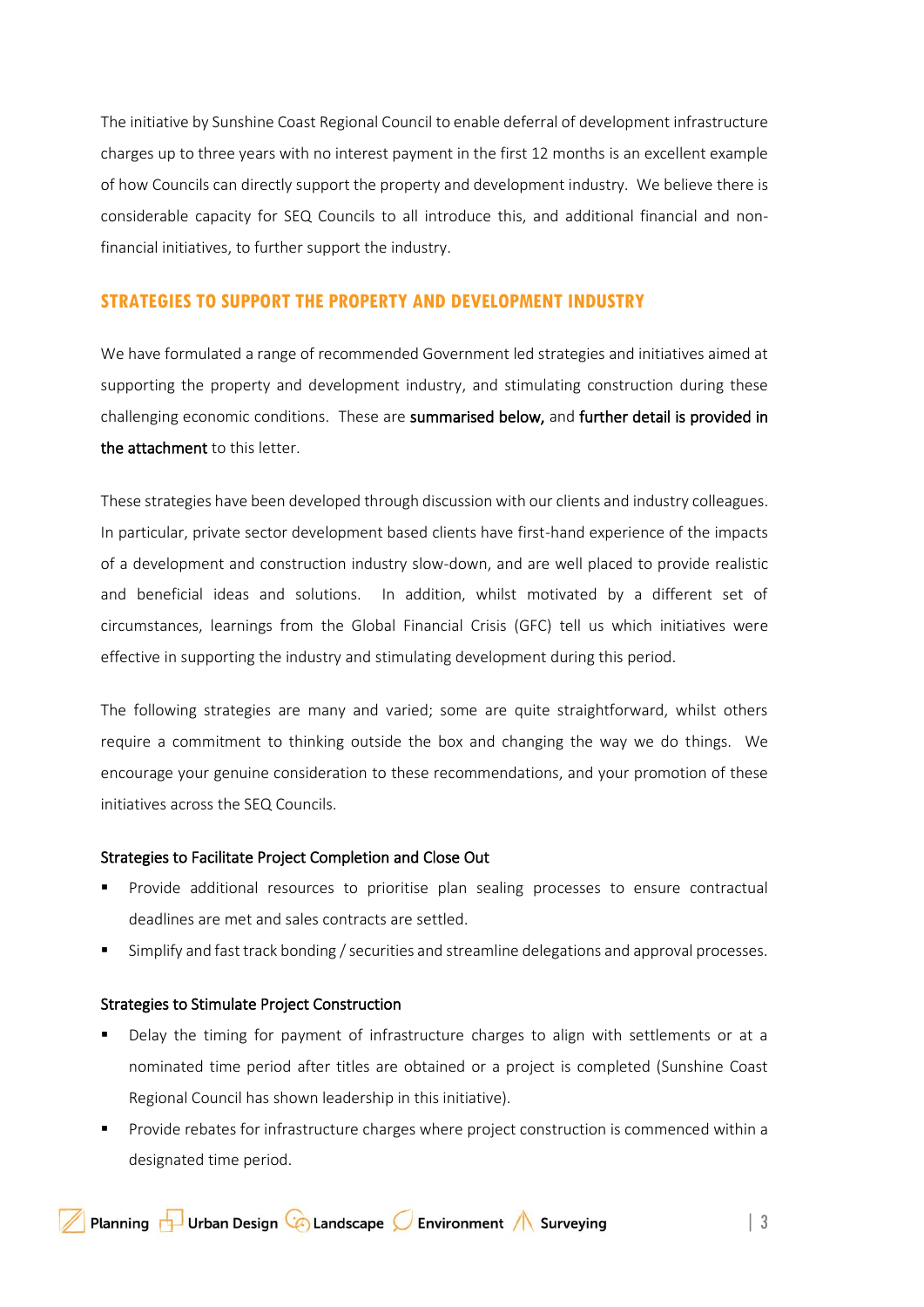- Simplify the process to facilitate sub-staging of current development approvals to enable incremental delivery of smaller project components, manage cashflow, and postpone significant project costs.
- Prioritise change applications for approved development projects under construction

#### Strategies to Reposition and Protect Approved Projects

- Reduce or waive fees for change to approvals and extension applications.
- Fast track and support extension applications.
- Fast track and support change applications which are necessary to reposition a project and underpin viability.
- Widen the capacity to accommodate changes through 'generally in accordance' processes.

#### Strategies to Expedite Applications Under Assessment

- Re-allocate Council resources to projects which have significant catalyst and employment generating benefit.
- Reposition the development assessment mindset to be focused to economic development and employment facilitation objectives.

#### Strategies to Encourage New Development Projects

- Introduce a collaborative DA 'de-risk' process, which is front-loaded to facilitate Council 'inprinciple' support prior to formal DA lodgement.
- Adopt a moratorium on any recent amendments to planning schemes which are counterproductive to facilitating good economic development outcomes. This includes for example, recent amendments to the Brisbane City Plan 2014.

#### Strategies to Get Housing Supply 'Recovery Ready'

Introduce new and innovative planning scheme amendments which responds to the emergent increase in housing stress, encourages delivery of better affordable housing outcomes and provides resilience moving forward.

### **CONCLUSION**

Thank you for the opportunity to present these representations. The above recommended strategies are not an exhaustive list of ideas. We would welcome the opportunity to discuss and provide further details around these initiatives. Should you have any queries regarding this letter or wish to discuss, please do not hesitate to contact me on (07) 3666 5200.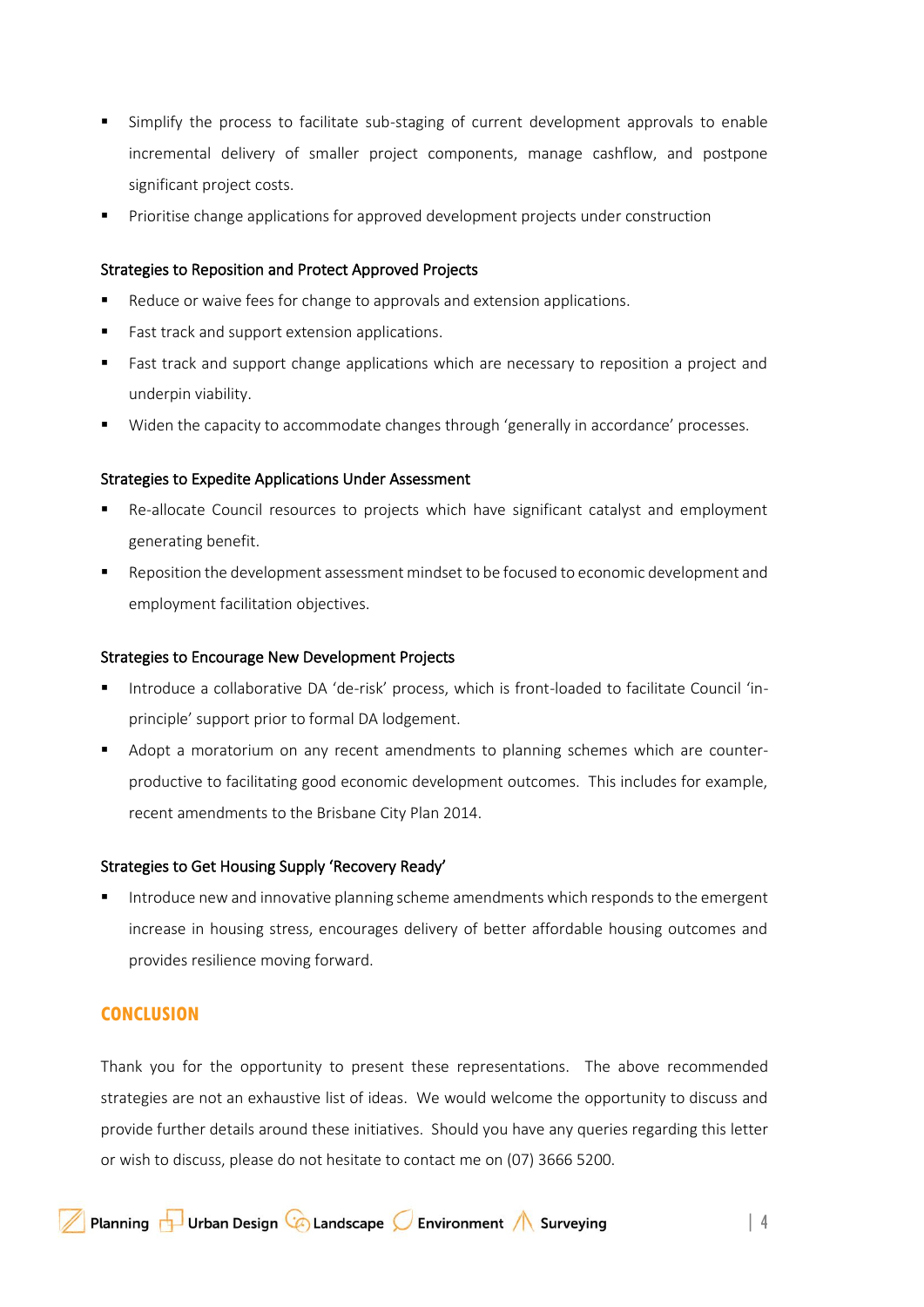Yours sincerely,

Inche

Michael Wolter Managing Director Wolter Consulting Group

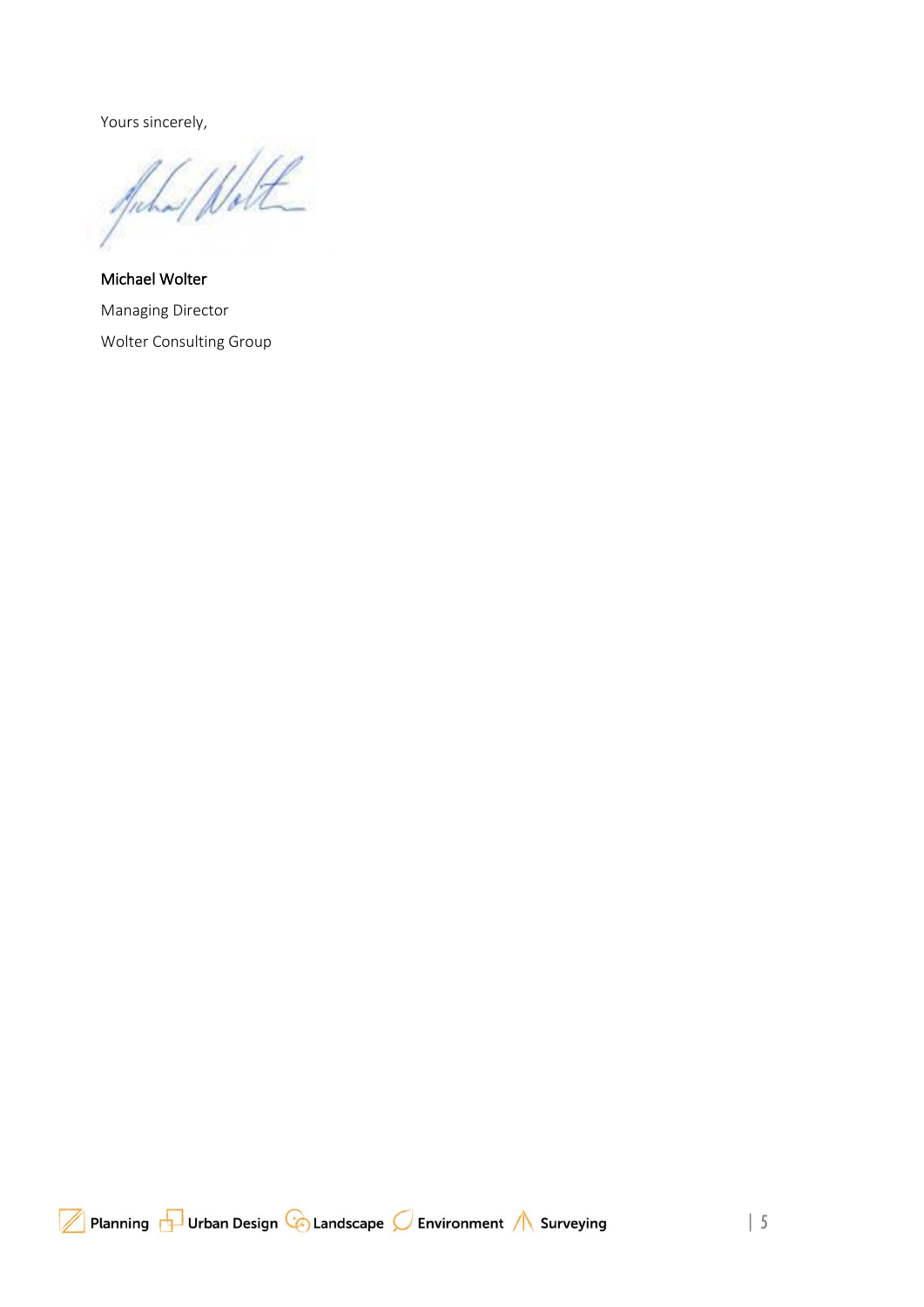### **ATTACHMENT 1: RECOMMENDED STRATEGIES – FURTHER DETAILS**

### Strategies to Facilitate Project Completion and Close Out

# Provide additional resources to prioritise plan sealing processes to ensure contractual deadlines are met and sales contracts are settled.

Lengthy plan sealing processes are a major source of client concern. In some cases, matters of assessment are advanced sequentially when they could be undertaken contemporaneously. Limited resources are provided to this critical phase of the development process.

During and after this COVID-19 crisis, it is especially critical that survey plan endorsement processes are streamlined to achieve titling timeframes required to secure contract settlements. It is recommended that Council's allocate additional staff and fast track assessment through collapsed timeframes.

#### Simplify and fast track bonding and securities and streamline delegations and approval processes.

Bonding and similar mechanisms are often necessary to secure obligations which cannot be delivered prior to survey plan endorsement. In many cases these processes are rudimentary and supported by RPEQ certified plans and schedules of works.

The process and time involved in finalising these matters can be considerable and inevitably delay completion of the plan sealing process. In some instances, Councils will not commence this process until all other matters are finalised. Also, delegations can provide a bottle neck to obtaining the necessary sign off.

This process can be simplified and fast tracked through a number of actions including:

- Provide template bond and security forms to be completed by applicant at lodgement, and executed by both parties at approval.
- **E** Allocate adequate resources to achieve 2-5 business day assessment of supporting information.
- Delegate and empower key staff to approve and execute bonding.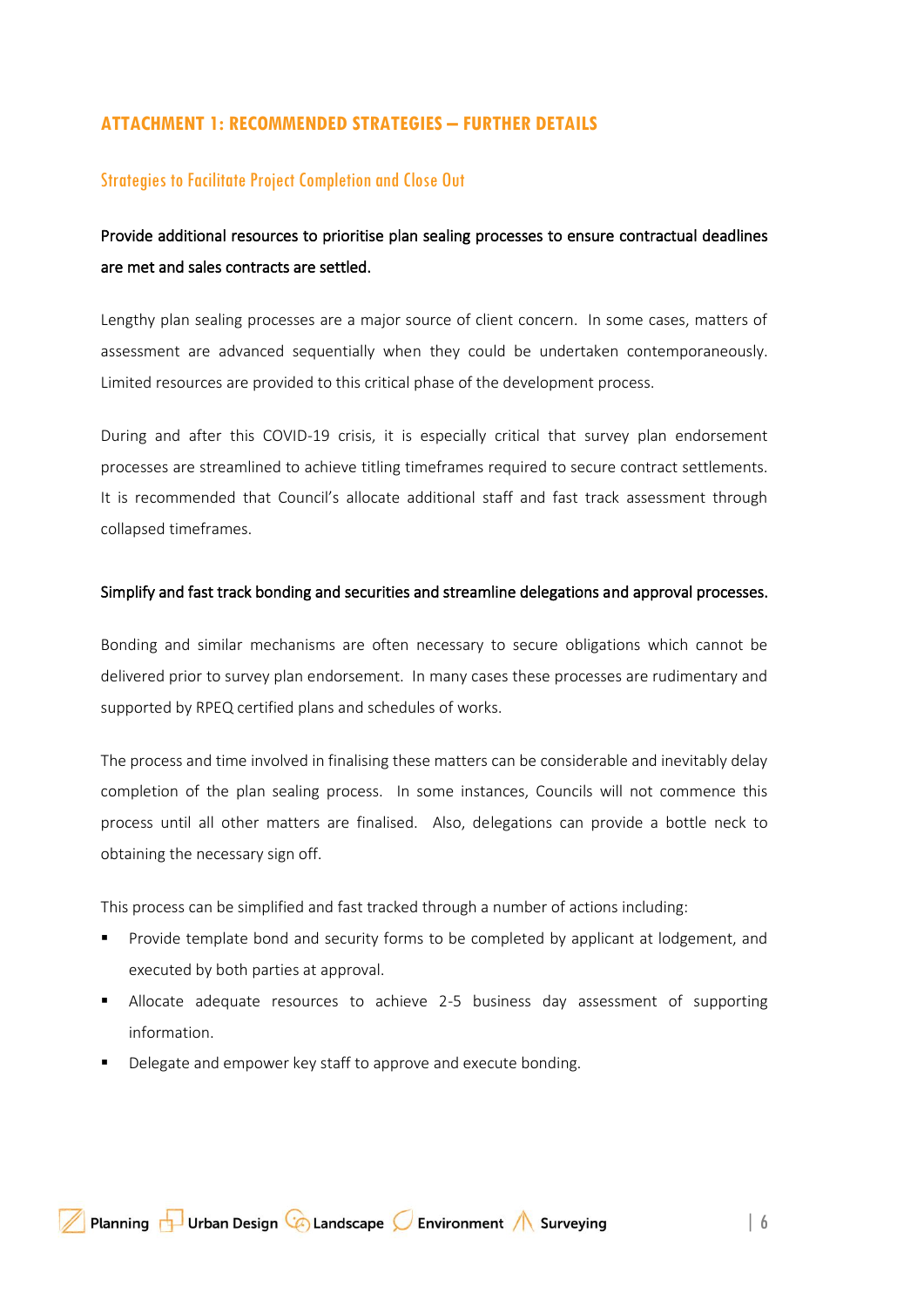### Strategies to Stimulate Project Construction

# Delay the timing for payment of infrastructure charges to align with settlements or at a nominated time period after titles are obtained or project is completed

The simplest strategy to improve liquidity within the development sector is to waive, reduce or delay development charges. This is proposed to be an 'automatic delay' and not one that would require preparation of an Infrastructure Agreement (which introduces additional time and cost impacts).

Sunshine Coast Regional Council has shown leadership through its proposal to defer infrastructure charges up to three years with no interest payment in the first 12 months. COVID-19 impacts on the property and development industry are not limited to the Sunshine Coast and it is recommended that all SEQ Councils adopt this or similar strategies.

# Provide rebates for infrastructure charges where project construction is commenced within a designated time period.

This initiative seeks to stimulate construction by waiving or significantly reducing the infrastructure charges payable for projects which are commenced and completed within nominated time periods. It was employed during the GFC and proved to be an effective strategy to counter the impacts of economic downturn and underpinned many construction jobs during a challenging period.

# Simplify the process to facilitate sub-staging of current development approvals to enable incremental delivery of smaller project components, manage cashflow, and postpone significant project costs.

In some cases, development approvals may be able to sub-staged or repositioned to overcome funding or project commencement challenges. This may require Council agreement to delay high cost obligations to later stages or employ a more flexible approach to approvals.

It is fundamental that these ideas can be advanced through an open dialogue where Council employs a mindset to fast tracking outcomes which provide greater flexibility than might otherwise normally be employed.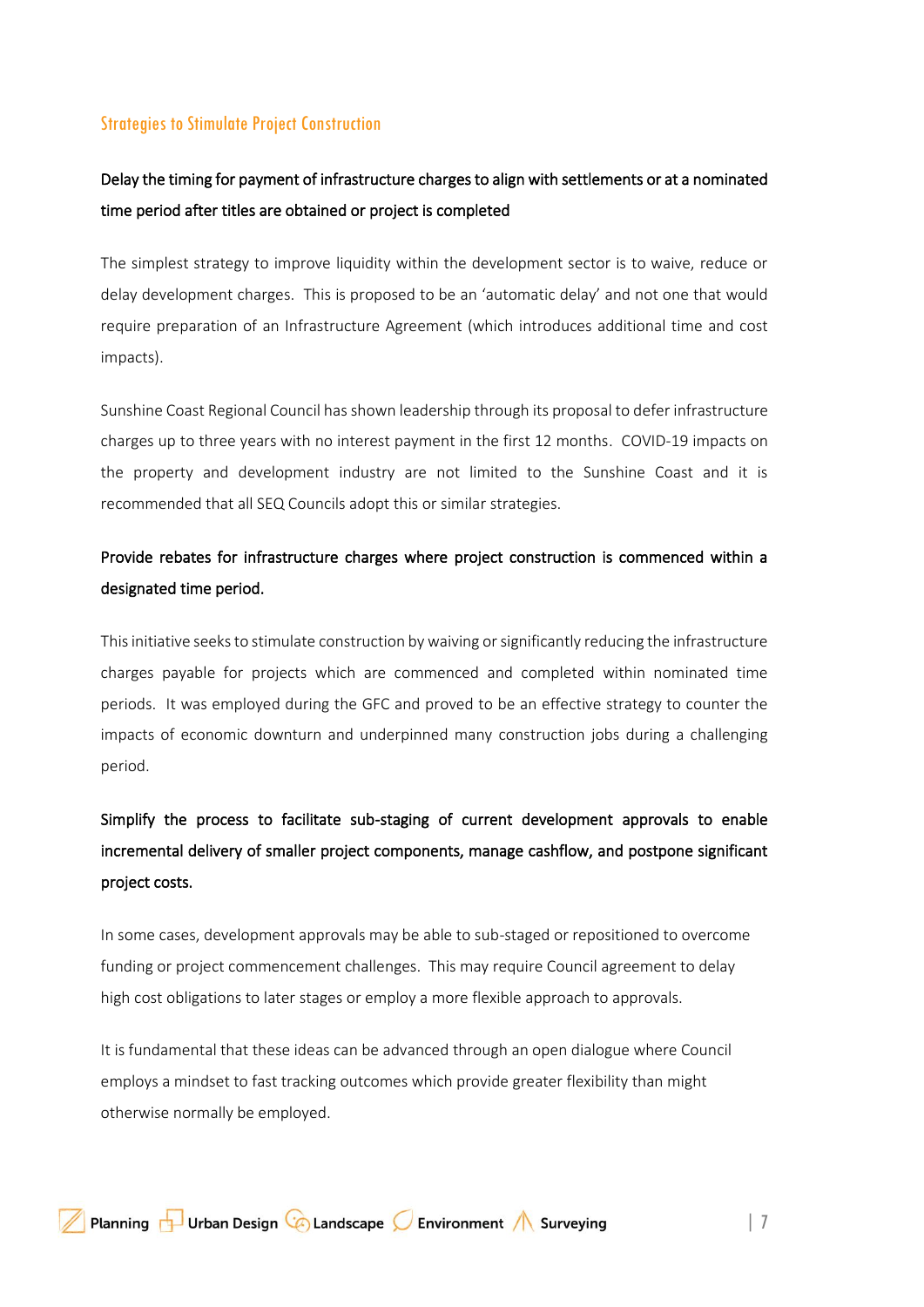### Prioritise change applications for approved development projects under construction

Councils to consider categorising Minor Change applications into Urgent and Normal. The intent being to nominate all Minor Changes for projects already under construction as Urgent, and prioritise the assessment of these applications.

## Strategies to Reposition and Protect Approved Projects

### Reduce or waive fees for change to approvals and extension applications.

Due to the property market impact of COVID-19, projects invariably require extensions to currency periods or changes to aspect of the approval. Councils should consider waiving the fees that would otherwise apply to these applications.

### Fast track and support extension applications.

Extending approvals provides the necessary time required to see a market correction and / or secure the necessary funding. It is recommended that extension applications be fast tracked and simplified as follows:

- All extensions be for a minimum of the existing currency period for that approval under the Planning Act. For example, an approved material change of use can be extended for a minimum of six (6) years from the day the extension application is approved by a Council.
- All extension applications be approved within 5 business days.

# Fast track and support change applications which are necessary to reposition a project and underpin viability.

Changes to approvals will be necessary to reposition a project so that it can advance immediately or in response to new circumstances post COVID-19. It is recommended that change applications be fast tracked and simplified as follows:

- All changes be assessed within an economic and delivery mindset.
- All extension applications be determined within 20 business days.

### Widen the capacity to accommodate changes through 'generally in accordance' processes.

The GIA process has become unnecessarily narrowed to the point where there are very limited circumstances where this process can be used to fast track minor changes. At the same time,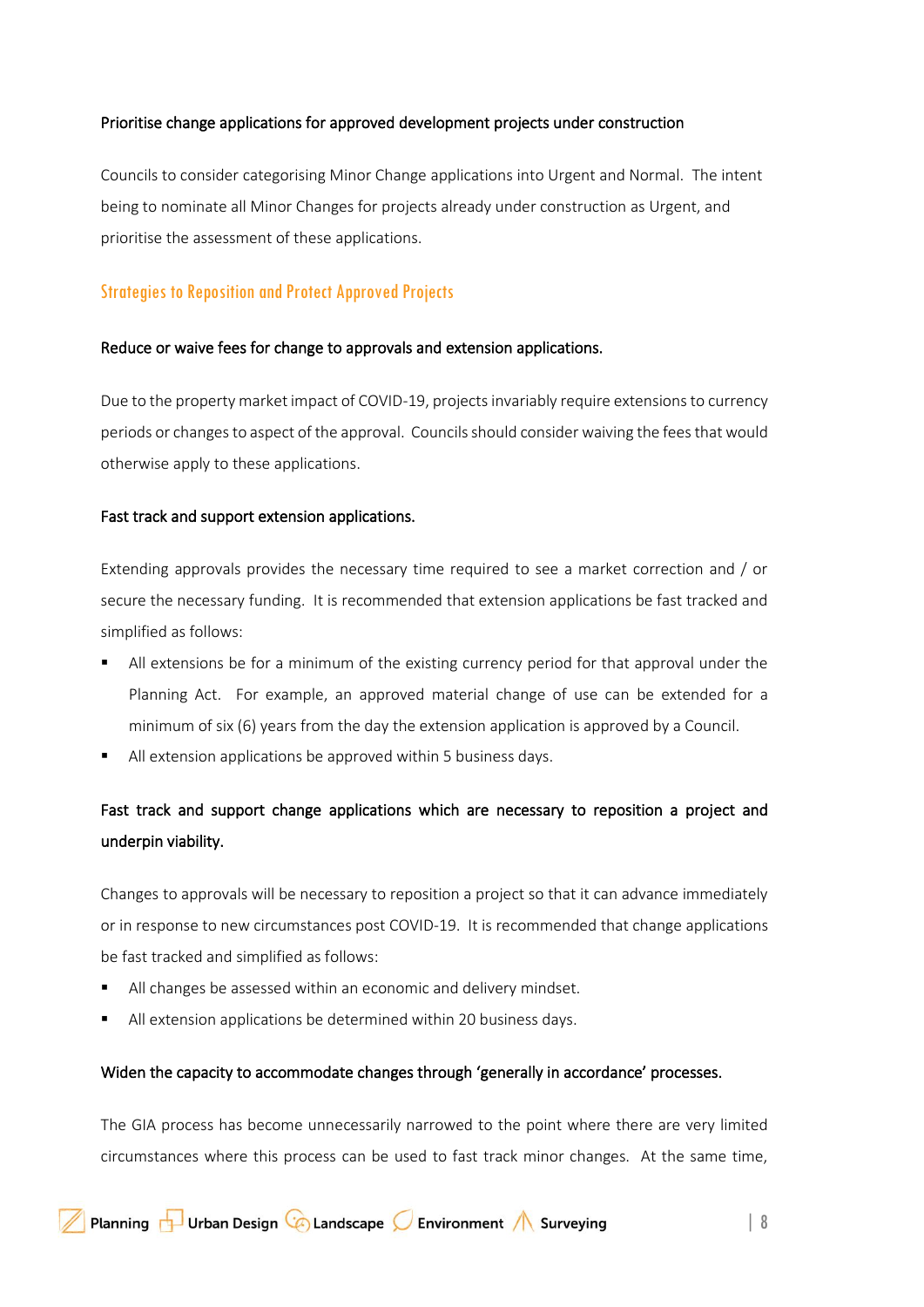simple minor changes are being subject to the unnecessary cost and time delays of the change application process. It is recommended Council's revisit the GIA process as an effective way to facilitate quick, low cost and effective minor changes to approvals.

#### Strategies to Expedite Applications Under Assessment

# Re-allocate Council resources to projects which have significant catalyst and employment generating benefit.

Applications already lodged but not yet approved also represent a significant opportunity to stimulate the development industry. Such applications are crucial as substantial investment already undertaken prior to lodgement and during the assessment stage has not yet facilitated any return and continues to accumulate holding costs while in the assessment phase. As such, the following recommendations are made for development applications properly made but not yet approved.

The increased allocation of Council resources to catalytic development, being that which has the potential to result in further development or generate direct employment may help to expedite the development assessment process and encourage such development to occur.

# Reposition the development assessment mindset to be focused to economic development and employment facilitation objectives.

It is recommended that SEQ Councils adopt an economic development approach to management of development applications, consistent with the purpose and outcomes of the Economic Development Act. Council assessment teams should be directed to adopt a commercial and economic mindset with a focus to facilitating development outcomes through a streamlined assessment process.

Section 23 of the Planning Act provides for the making or amending of Temporary Local Planning Instruments (TLPIs), where a local government and Minister decide there is significant risk of serious adverse cultural, economic, environmental or social conditions happening in the local government area. To the extent necessary, TLPIs could be rapidly introduced to provide key changes to planning scheme provisions to support this mindset and approach.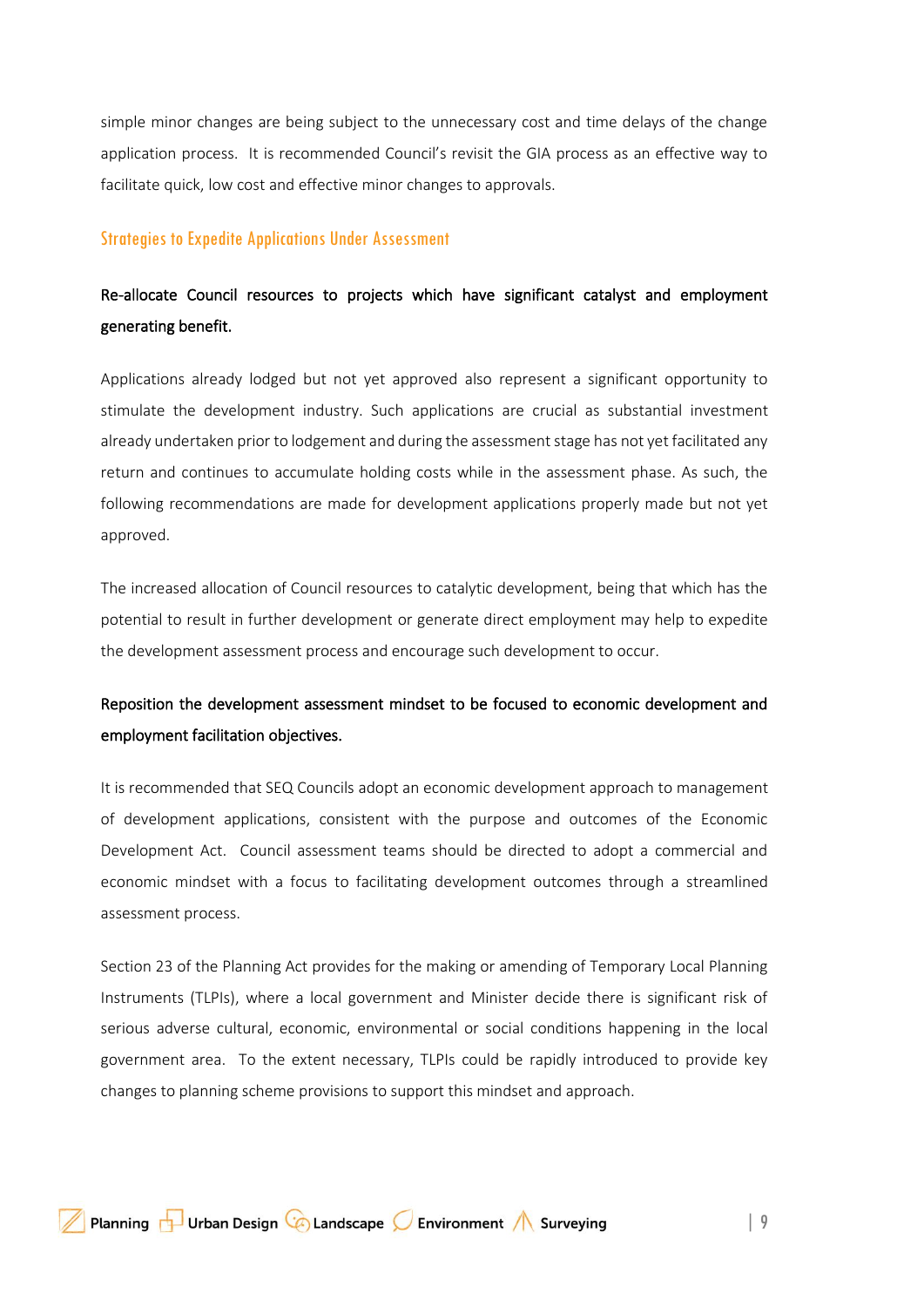### Strategies to Encourage New Development Projects

# Introduce a collaborative DA 'de-risk' process, which is front-loaded to facilitate Council 'inprinciple' support prior to formal DA lodgement.

Councils should be exploring effective ways to streamline and de-risk development application processes. One recommendation is that SEQ Councils adopt a collaborative front-ended DA process which enables proponents to achieve an 'in principle' support before formal lodgement of the development applications.

As we understand it this is a process which has previously been endorsed by the Council of Mayors but appears to have limited application by SEQ Councils. Similar approaches are employed by EDQ and Logan City Council (Risk Smart). Brisbane City Council offers a front end 'Design Smart' process, however this invariably seems to introduce complexity rather than simplify and streamline the process.

The intent of this process is to promote collaborative front-end engagement to address issues quickly and achieve in principle support. This allows the proponent to commit project funding and proceed with the confidence of a high level of project de-risk.

Adopt a moratorium on any recent amendments to planning schemes which are counterproductive to facilitating good economic development outcomes. This includes for example, recent amendments to the Brisbane City Plan 2014.

Recent amendments to the Brisbane City Plan 2014, particularly Amendment package J (adopted 19 November 2019) and Major amendment package H (adopted 11 February 2020) have introduced significant barriers to new development including townhouses in particular areas and carparking across the city. These changes have been introduced without consideration to property acquisition and financial decisions made by developers and has stopped many projects 'dead in their tracks'.

Similarly, Gold Coast City Council is advancing proposed planning scheme changes for building height reductions which impact many development sites.

We recommend a moratorium to any future SEQ Council planning scheme changes that increase the burden on development to allow proponents who have been affected by these amendments to secure the approvals for proposed development that would have reasonably been secured